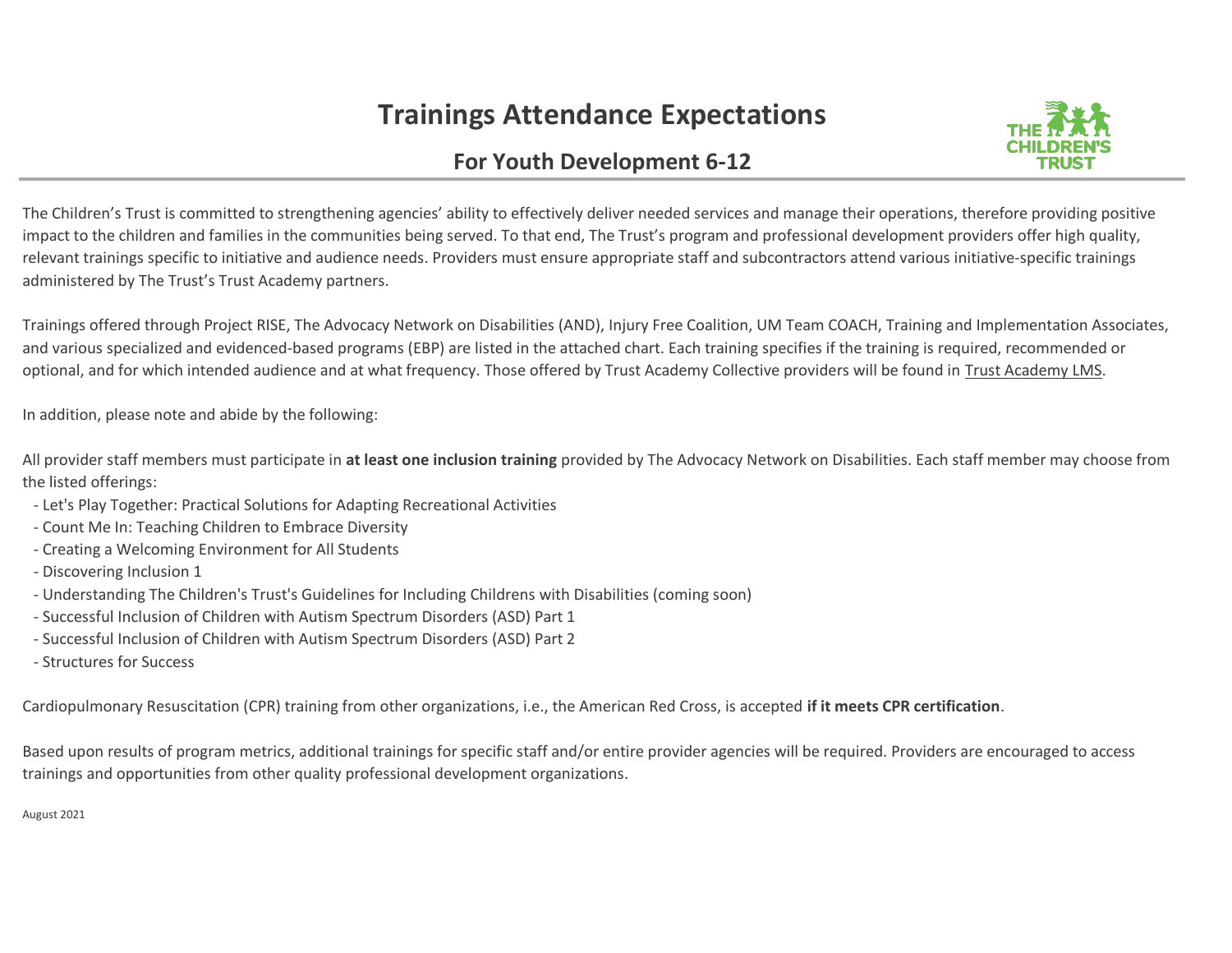| <b>Training</b><br><b>Title and</b><br><b>Provider</b>                                | <b>Required</b><br><b>Recommended</b><br><b>Optional</b> | <b>Description</b>                                                                                                                                                                                                                                                                                                                                                                                                                                                                                               |                                          | <b>Format Frequency</b>                                     | <b>Staff</b>                                             |
|---------------------------------------------------------------------------------------|----------------------------------------------------------|------------------------------------------------------------------------------------------------------------------------------------------------------------------------------------------------------------------------------------------------------------------------------------------------------------------------------------------------------------------------------------------------------------------------------------------------------------------------------------------------------------------|------------------------------------------|-------------------------------------------------------------|----------------------------------------------------------|
| Introduction to Effective Behavior<br>Management<br>Project RISE                      |                                                          | Youth Development Program staff attend this online training to learn<br>effective, research-based strategies for preventing challenging behaviors<br>such as implementing a clear discipline policy, re-engineering the<br>environment, giving clear instruction, and praising good behavior in Youth<br>Development Program settings. This online course is a prerequisite to the<br>Behavior Management live trainings.                                                                                        | Online<br>Course                         | At least once<br>every 24<br>months; upon<br>hire           | Program Director/<br>Manager and<br>direct service staff |
| <b>Effective Behavior Management:</b><br>Learn with Peers<br>Project RISE             |                                                          | Set your children up for success and help your program run more smoothly.<br>In this training, attendees practice applying the skills taught in the<br>Introduction to Effective Behavior Management online course, including<br>behavior management strategies that can help your staff use positive<br>reinforcement and avoid common problems.<br>Prerequisite: Introduction to Effective Behavior Management online course                                                                                   | Live Training<br>(In-person/<br>Virtual) | At least once<br>every 24<br>months; after<br>pre-requisite | Program Director/<br>Manager and<br>direct service staff |
| <b>Effective Behavior Management:</b><br><b>Challenging Behaviors</b><br>Project RISE |                                                          | Need help dealing with challenging behaviors at your program? This training<br>expands upon the skills taught in the Introduction to Effective Behavior<br>Management online course by teaching additional effective strategies for<br>reducing behavioral disruptions in your program. Learn and practice<br>effective behavioral techniques, such as active ignoring, reprimands,<br>response cost, time-out, and overcorrection.<br>Prerequisite: Introduction to Effective Behavior Management online course | Live Training<br>(In-person/<br>Virtual) | At least once<br>every 24<br>months; after<br>pre-requisite | Program Director/<br>Manager and<br>direct service staff |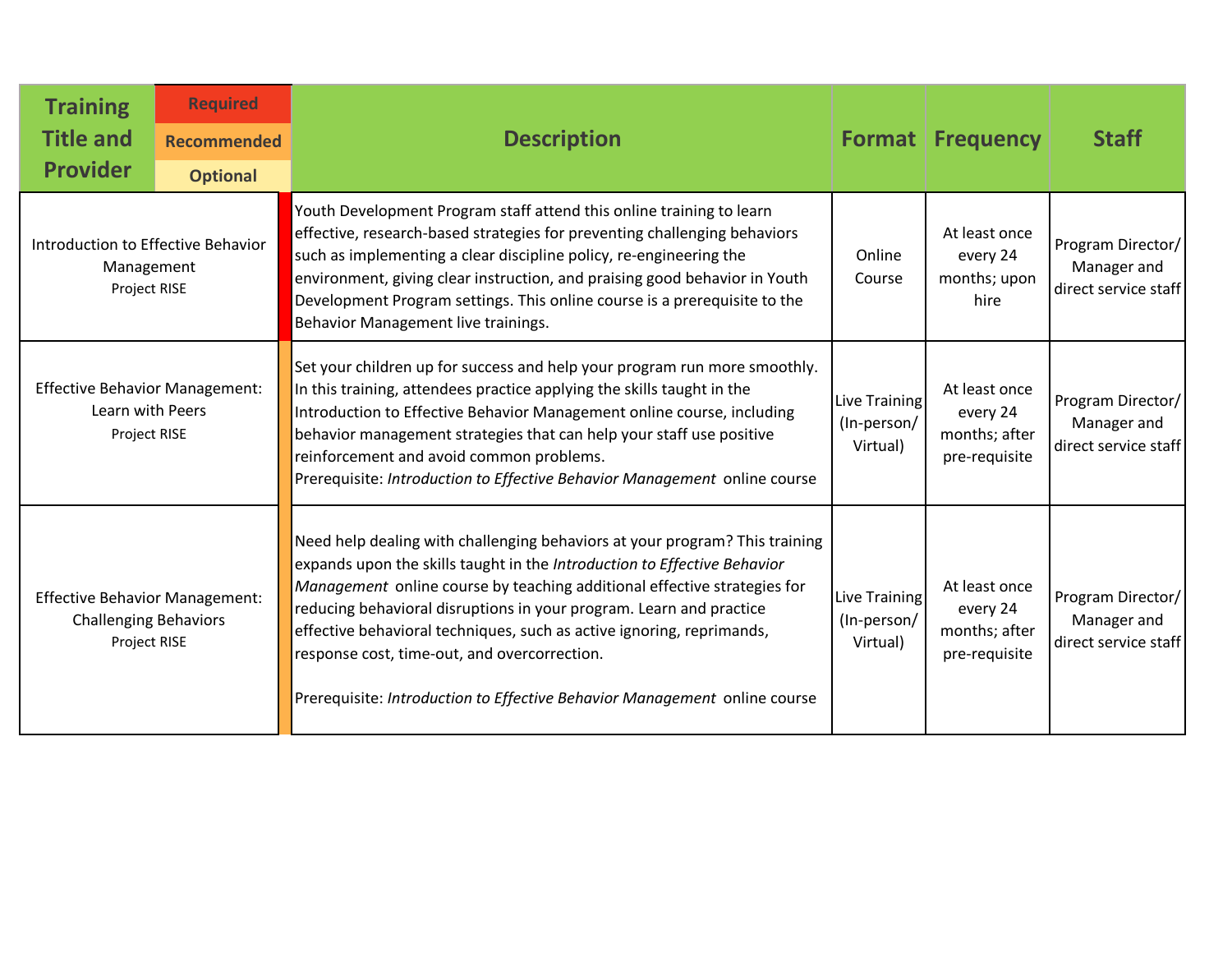| <b>Active Learning</b><br>Project RISE      | Engage children and youth in learning as they have fun. This interactive, skill-<br>building workshop introduces youth development staff to strategies that can<br>help raise the bar on the quality of activities they offer at their programs.<br>Take a plan to implement active learning back to your program, and learn<br>more about items on the SEL-PQA that will help you increase your CAT                                                            | Live Training<br>(In-person/<br>Virtual) | At least once<br>every 24<br>months; upon<br>hire | Program Director/<br>Manager and<br>direct service staff |
|---------------------------------------------|-----------------------------------------------------------------------------------------------------------------------------------------------------------------------------------------------------------------------------------------------------------------------------------------------------------------------------------------------------------------------------------------------------------------------------------------------------------------|------------------------------------------|---------------------------------------------------|----------------------------------------------------------|
| Ask-Listen-Encourage<br>Project RISE        | scores.<br>Show the children and youth in your programs that you are interested in<br>what they have to say. In this interactive workshop, youth development staff<br>will learn how to ask effective questions, listen actively to youth, and offer<br>encouragement beyond basic praise. Take an implementation plan back to<br>your program and learn more about items on the SEL-PQA that will help you<br>increase your CAT scores.                        | Live Training<br>(In-person/<br>Virtual) | At least once<br>every 24<br>months; upon<br>hire | Program Director/<br>Manager and<br>direct service staff |
| <b>Cooperative Learning</b><br>Project RISE | Want to learn how to use small groups to enhance your children and youth's<br>experience in your program? In this training, youth development staff will<br>learn grouping strategies and ways to incorporate cooperative learning into<br>any program offering. Take an implementation plan back to your program<br>and learn more about items on the SEL-PQA that will help you increase your<br>CAT scores.                                                  | Live Training<br>(In-person/<br>Virtual) | At least once<br>every 24<br>months; upon<br>hire | Program Director/<br>Manager and<br>direct service staff |
| Planning & Reflection<br>Project RISE       | Want to learn how to use small groups to enhance your children and youth's<br>experience in your program? In this training, youth development staff will<br>learn grouping strategies and ways to incorporate cooperative learning into<br>any program offering. Take an implementation plan back to your program<br>and learn more about items on the SEL-PQA that will help you increase your<br>CAT scores.                                                  | Live Training<br>(In-person/<br>Virtual) | At least once<br>every 24<br>months; upon<br>hire | Program Director/<br>Manager and<br>direct service staff |
| <b>Youth Voice</b><br>Project RISE          | Are you providing children and youth with authentic, meaningful choices<br>throughout your program? Does your program reflect the input of the youth<br>involved? Participants will learn how to provide meaningful choices within<br>activities and opportunities for youth input within the youth program itself.<br>Take a plan to implement back to your program, and learn more about items<br>on the SEL-PQA that will help you increase your CAT scores. | Live Training<br>(In-person/<br>Virtual) | At least once<br>every 24<br>months; upon<br>hire | Program Director/<br>Manager and<br>direct service staff |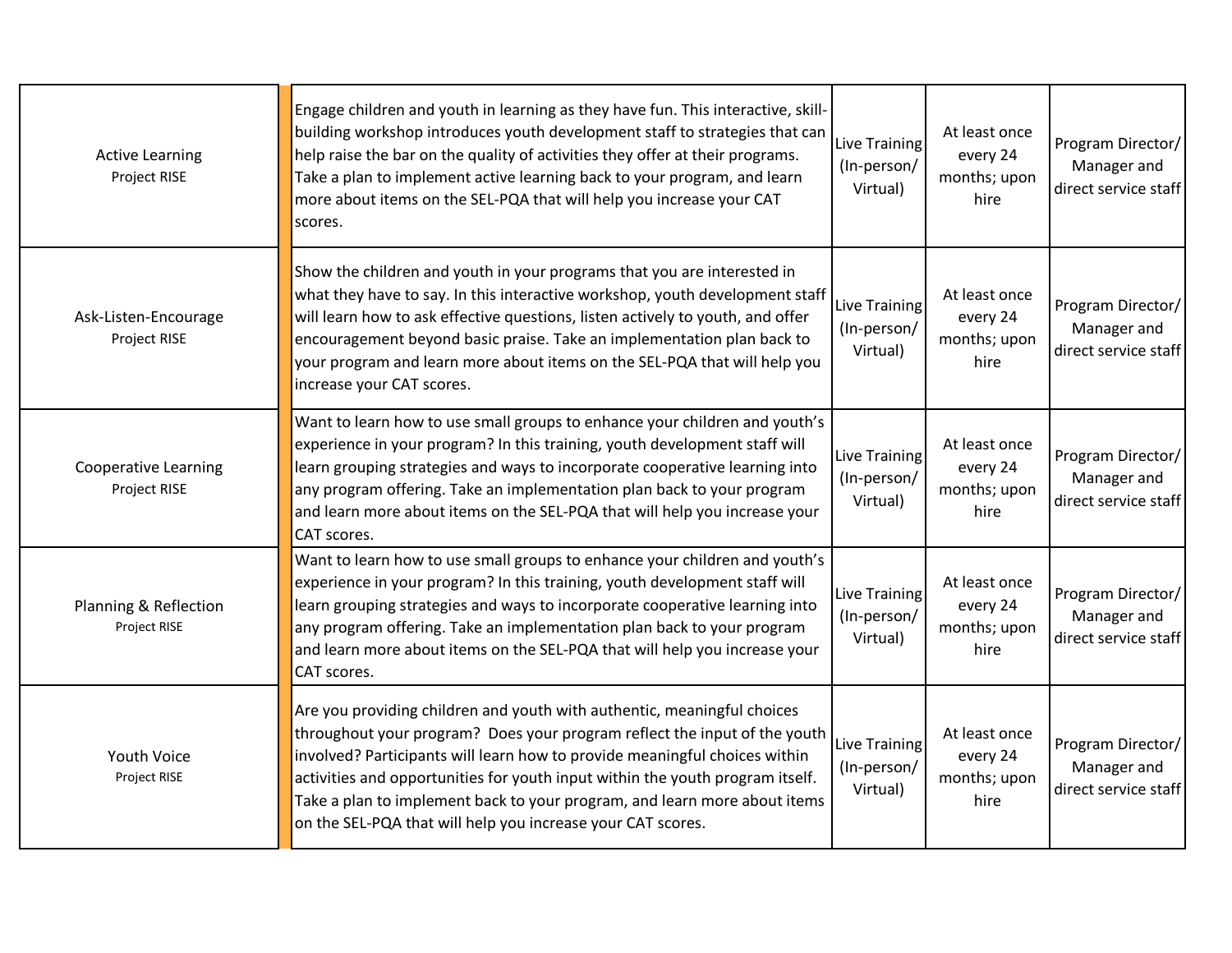| Increasing Engagement in Your<br>Youth Development Program<br>Project RISE                       | Are you looking for more effective ways to engage teens in your program?<br>When Youth Development staff improve their facilitation skills, youth<br>participants will have more opportunities to practice expressing themselves,<br>thinking critically, and self-reflecting. Participants will learn ways to amplify<br>youth voice, guide youth in self-correction and self-reflection, and facilitate<br>better youth-to-youth discussions.                                                                        | Online<br>Course                         | At least once<br>every 24<br>months; upon<br>hire                                            | Program Director<br>and direct service<br>staff                                  |
|--------------------------------------------------------------------------------------------------|------------------------------------------------------------------------------------------------------------------------------------------------------------------------------------------------------------------------------------------------------------------------------------------------------------------------------------------------------------------------------------------------------------------------------------------------------------------------------------------------------------------------|------------------------------------------|----------------------------------------------------------------------------------------------|----------------------------------------------------------------------------------|
| Introduction to Homework<br>Assistance<br>Project RISE                                           | Youth Development direct service staff learn evidence-based homework<br>strategies in the areas of optimizing the environment, preparation, skill-<br>building, motivation, and communication designed to increase homework<br>completion during program hours. This course is a prerequisite to Applying<br>Homework Assistance Strategies.                                                                                                                                                                           | Online<br>Course                         | At least once<br>every 24<br>months; upon<br>hire                                            | Program Director/<br>Manager and<br>direct service staff                         |
| Applying Homework Assistance<br><b>Strategies</b><br>Project RISE                                | Youth Development direct service staff engage in a series of activities<br>designed to encourage the practice of skills learned in the Introduction of<br>Homework Assistance training. Participants will practice how to apply<br>evidence-based strategies to solve common issues, such as children/youth<br>struggling with homework assignments, low motivation to complete<br>homework, and helping staff managing homework time effectively.<br>Prerequisite: Introduction to Homework Assistance online course. | Online<br>Course                         | At least once<br>every 24<br>months; upon<br>hire                                            | Program Director/<br>Manager and<br>direct service staff                         |
| An Administrator's Introduction to<br>the Americans with Disabilities Act<br>(ADA)<br><b>ACT</b> | Are you an Administrator, site director, or the person responsible for your<br>organization meeting its legal obligations under the ADA? Join us to be sure<br>you are up to date on enrollment eligibility, reasonable accommodations,<br>policies and procedures, and more.                                                                                                                                                                                                                                          | Live Training<br>(In-person/<br>Virtual) | At least once<br>every 24 months<br>(and upon ADA<br>changes, as<br>announced);<br>upon hire | Administration,<br>Program<br>Directors/<br>Managers,<br>administrative<br>staff |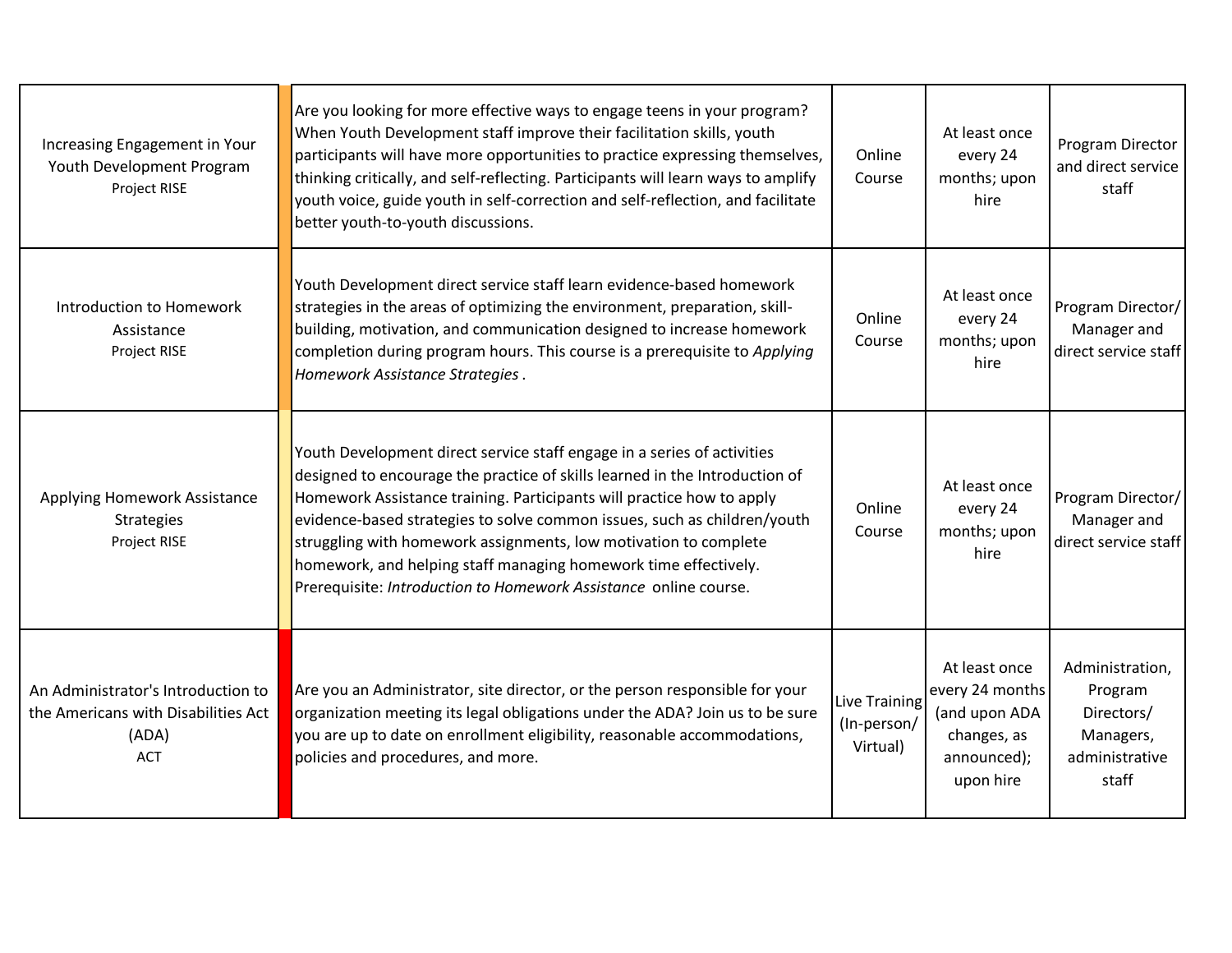| Discovering Inclusion<br>Part 1<br><b>AND</b><br>*Inclusion Training                                                                                         | The foundation for all other inclusion trainings, particularly appropriate for<br>staff with little or no previous knowledge about youth with disabilities and<br>their inclusion into programs with typically developing peers, this course<br>introduces various types of disabilities, identifies the benefits of inclusion for<br>all, provides information on using People First Language and respectful<br>etiquette, and explores the characteristics of an inclusive program. | Online<br>Course        | At least once<br>every 24<br>months; upon<br>hire                                                | All staff                                                                        |
|--------------------------------------------------------------------------------------------------------------------------------------------------------------|---------------------------------------------------------------------------------------------------------------------------------------------------------------------------------------------------------------------------------------------------------------------------------------------------------------------------------------------------------------------------------------------------------------------------------------------------------------------------------------|-------------------------|--------------------------------------------------------------------------------------------------|----------------------------------------------------------------------------------|
| Understanding The Children's<br>Trust's Guidelines for Including<br><b>Childrens with Disabilities</b><br><b>AND</b><br>*Inclusion Training<br>**Coming soon | Did you know that to address the needs of children and youth with<br>disabilities, there are options for modifying outcome measures? Discover<br>what is meant by accommodation, modification, alternate assessment, and<br>alternate outcomes. Learn when they are appropriate for program<br>participants, and how to request permission to use them.                                                                                                                               | Online<br>Course        | At least once<br>every 24<br>months; after<br>pre-requisite                                      | Program Director/<br>Manager and<br>direct service staff                         |
| <b>Navigating Community Resources</b><br><b>AND</b>                                                                                                          | This training introduces participants to the most commonly needed<br>resources for children and youth with disabilities and the agencies and<br>systems in which they reside. Upon successful completion, those attending<br>will have the tools necessary to direct families to helpful resources, and to<br>advise them on how to navigate the systems of care in which these resources<br>are found.                                                                               | (In-person/<br>Virtual) | At least once<br>Live Training every 24 months<br>(unless updates<br>as announced);<br>upon hire | Administration,<br>Program<br>Directors/<br>Managers,<br>administrative<br>staff |
| Successful Inclusion of Children with<br>Autism Spectrum Disorders Part 1<br><b>AND</b><br>*Inclusion Training                                               | You hear a lot about it, but do you really know what Autism Spectrum<br>Disorder is, and the different ways it appears in different children and youth?<br>Learn the facts, and how to recognize and accommodate those with sensory<br>sensitivities, foster social competence, address bullying, and ensure a safe<br>environment. This online course is a pre-requisite for Successful Inclusion of<br>Children with Autism Spectrum Disorders Part 2.                              | Online<br>Course        | At least once<br>every 24<br>months; upon<br>hire                                                | Program Director/<br>Manager and<br>direct service staff                         |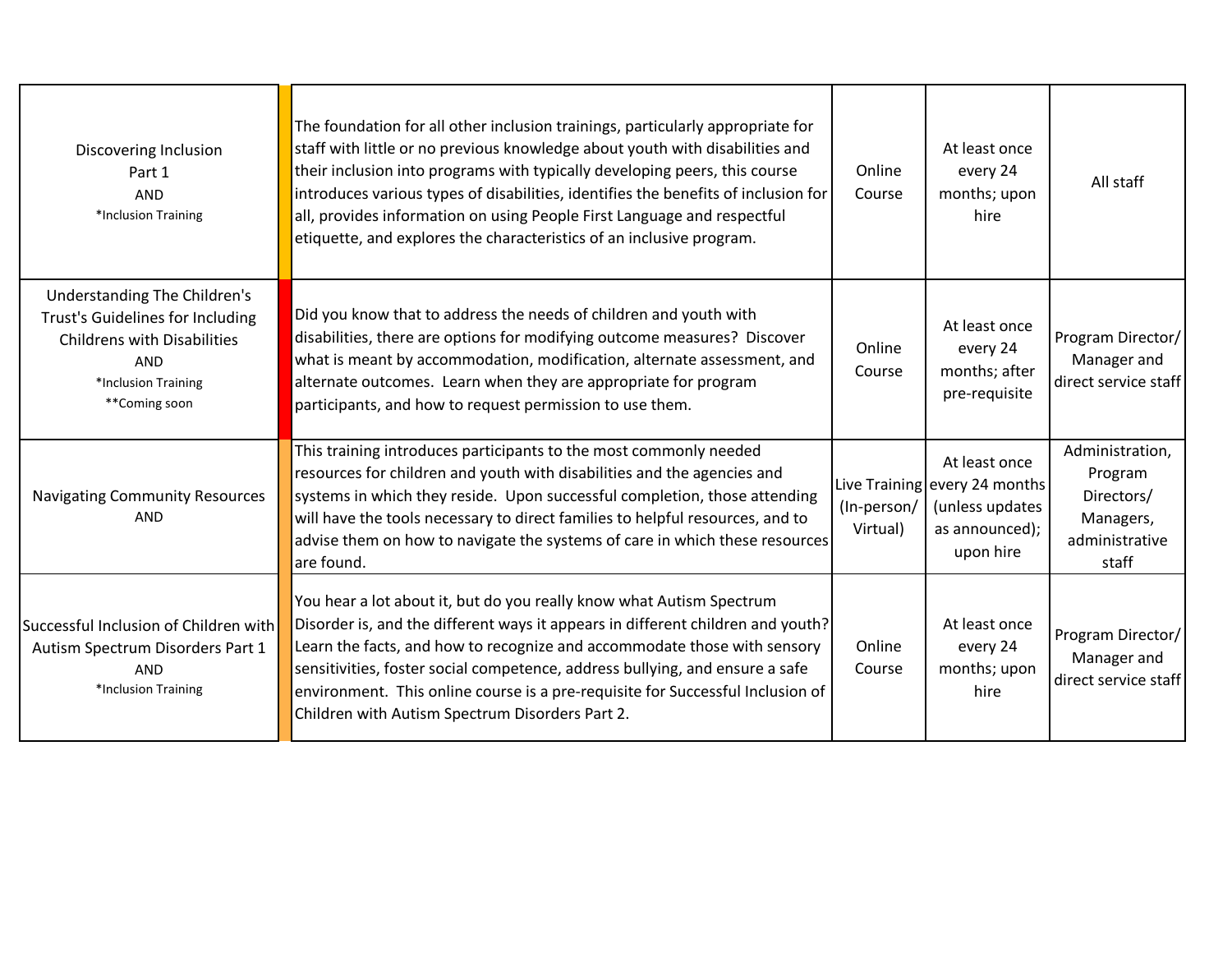| Successful Inclusion of Children with<br>Autism Spectrum Disorders Part 2<br><b>AND</b><br>*Inclusion Training           | Program staff who took Successful Inclusion of Children with Autism<br>Spectrum Disorders Part 1 learn how to develop visual schedules, commonly<br>used American Sign Language words, and how to create a sensory friendly<br>environment. Additionally, participants learn about keeping children safe,<br>using Social Stories to prepare students for new social environments and<br>experiences, and how literature can be used to foster acceptance and<br>understanding. PRE-REQUISITE: Successful Inclusion of Children with Autism<br>Spectrum Disorders Part 1. | Live Training<br>(In-person/<br>Virtual)         | At least once<br>every 24<br>months; upon<br>hire; after pre-<br>requisite | Program Director/<br>Manager and<br>direct service staff |
|--------------------------------------------------------------------------------------------------------------------------|---------------------------------------------------------------------------------------------------------------------------------------------------------------------------------------------------------------------------------------------------------------------------------------------------------------------------------------------------------------------------------------------------------------------------------------------------------------------------------------------------------------------------------------------------------------------------|--------------------------------------------------|----------------------------------------------------------------------------|----------------------------------------------------------|
| Count Me In: Teaching Children to<br><b>Embrace Diversity</b><br><b>AND</b><br>*Inclusion Training                       | One of our most popular trainings, come learn fun, meaningful activities to<br>do with your students to build their disability awareness, and encourage<br>them to appreciate differences. Teaches staff, through the use of hands-on<br>activities, how to build disability awareness and encourage children to<br>appreciate differences.                                                                                                                                                                                                                               | Live Training<br>(In-person/<br>Virtual)         | At least once<br>every 24 months                                           | Program Director/<br>Manager and<br>direct service staff |
| Creating a Welcoming Environment<br>for All Students<br><b>AND</b><br>*Inclusion Training                                | Problem solving based learning workshop focusing on the application of<br>specific accommodation and adaptation strategies. Through individual case<br>studies, participants learn to successfully adapt activities and materials to<br>include all learners. For those who successfully completed Discovering<br>Inclusion on-line course.                                                                                                                                                                                                                               | Live Training<br>(In-person/<br>Virtual)         | At least once<br>every 24 months                                           | Program Director/<br>Manager and<br>direct service staff |
| Let's Play Together: Practical<br>Solutions for Adapting Recreational<br>Activities<br><b>AND</b><br>*Inclusion Training | Provides participants a hands-on experience learning to adapt indoor and<br>outdoor activities for children and youth with disabilities. Each participant is<br>assigned a specific disability to simulate, and by working together with team<br>members, is challenged to devise accommodations and adaptations that<br>make it possible for everyone to participate.                                                                                                                                                                                                    | In-Person<br>1-2 sessions<br>offered per<br>year | At least once<br>every 24 months                                           | Program Director/<br>Manager and<br>direct service staff |
| <b>Structure for Success</b><br><b>AND</b><br>* Inclusion Training                                                       | Youth both with and without disabilities can behave in challenging ways.<br>Learn the seven basic needs youth exhibit and take away strategies for<br>meeting these needs through positive, preventive approaches.                                                                                                                                                                                                                                                                                                                                                        | In-person<br>1-2 sessions<br>offered per<br>year | At least once<br>every 24 months                                           | Program Director/<br>Manager and<br>direct service staff |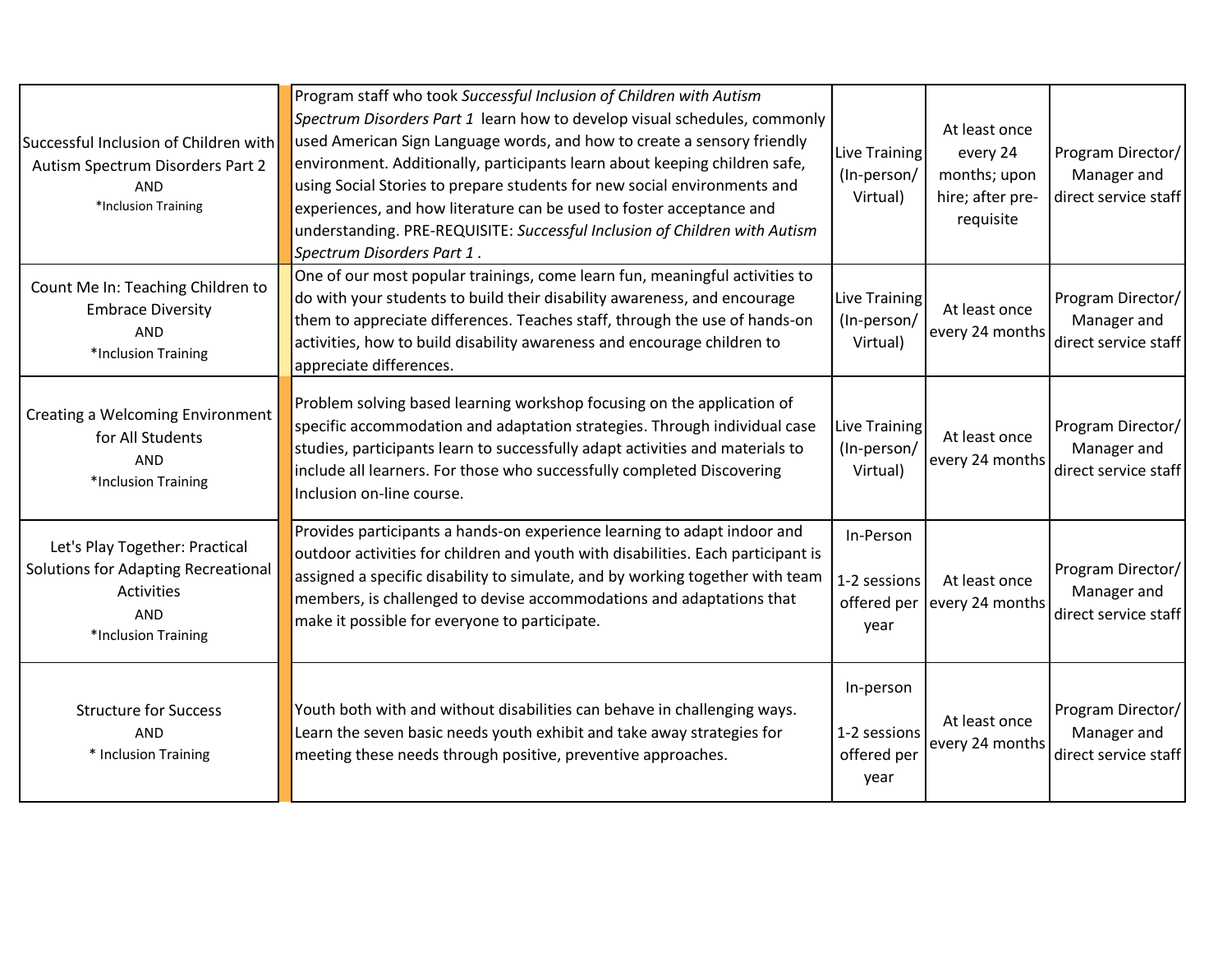| <b>Fitness Outcome Assessment:</b><br><b>PACER</b><br>Project RISE           | Required only if fitness outcome is contracted.<br>Youth Development staff responsible for administering the fitness<br>assessment tool learn to administer the required fitness outcome measure,<br>the Progressive Aerobic Cardiovascular Endurance Run (PACER). Participants<br>must pass a practical test at the end of this course in order to be certified to<br>administer this assessment.                                                                                                                            | Online<br>Course               | Once a year;<br>upon hire                                              | Administrative<br>and direct service<br>staff<br>administering tool                                      |
|------------------------------------------------------------------------------|-------------------------------------------------------------------------------------------------------------------------------------------------------------------------------------------------------------------------------------------------------------------------------------------------------------------------------------------------------------------------------------------------------------------------------------------------------------------------------------------------------------------------------|--------------------------------|------------------------------------------------------------------------|----------------------------------------------------------------------------------------------------------|
| Social Emotional Learning Outcome<br><b>Assessment Tools</b><br>Project RISE | Youth Development Program direct services staff responsible for<br>administering Social Emotional Learning (SEL) assessments tools learn to<br>administer required SEL assessment tools (K to 5th: The Child Trends<br>Teacher Survey and Child Survey and 6th to 12th: The Positive Youth<br>Development Inventory Retrospective and the Youth and Program Strengths<br>Survey (YAPS)). Participants must pass a practical test at the end of the<br>training in order to be certified to administer these assessment tools. | Online<br>Course               | Once every year;<br>upon hire; upon<br>implementation<br>of a new tool | Administrative<br>and direct service<br>staff<br>administering tool                                      |
| Cardiopulmonary Resucitation (CPR)                                           | First Aid/CPR/AED is a 4 hour training that teaches providers how to<br>recognize and respond appropriately to cardiac, breathing and first aid<br>emergencies. Provider will have the knowledge and skills needed to give<br>immediate care to an injured or ill person and to decide whether advanced<br>medical care is needed. Training from other organizations, i.e. The American<br>Red Cross, is accepted if it meets CPR certification.<br>Courses in Trust Academy LMS do not meet this requirement.                | In-person<br>and/or<br>virtual | Based on<br>certification<br>expiration date;<br>upon hire             | Program Director/<br>Manager and<br>direct service<br>staff needed to<br>ensure coverage<br>at all times |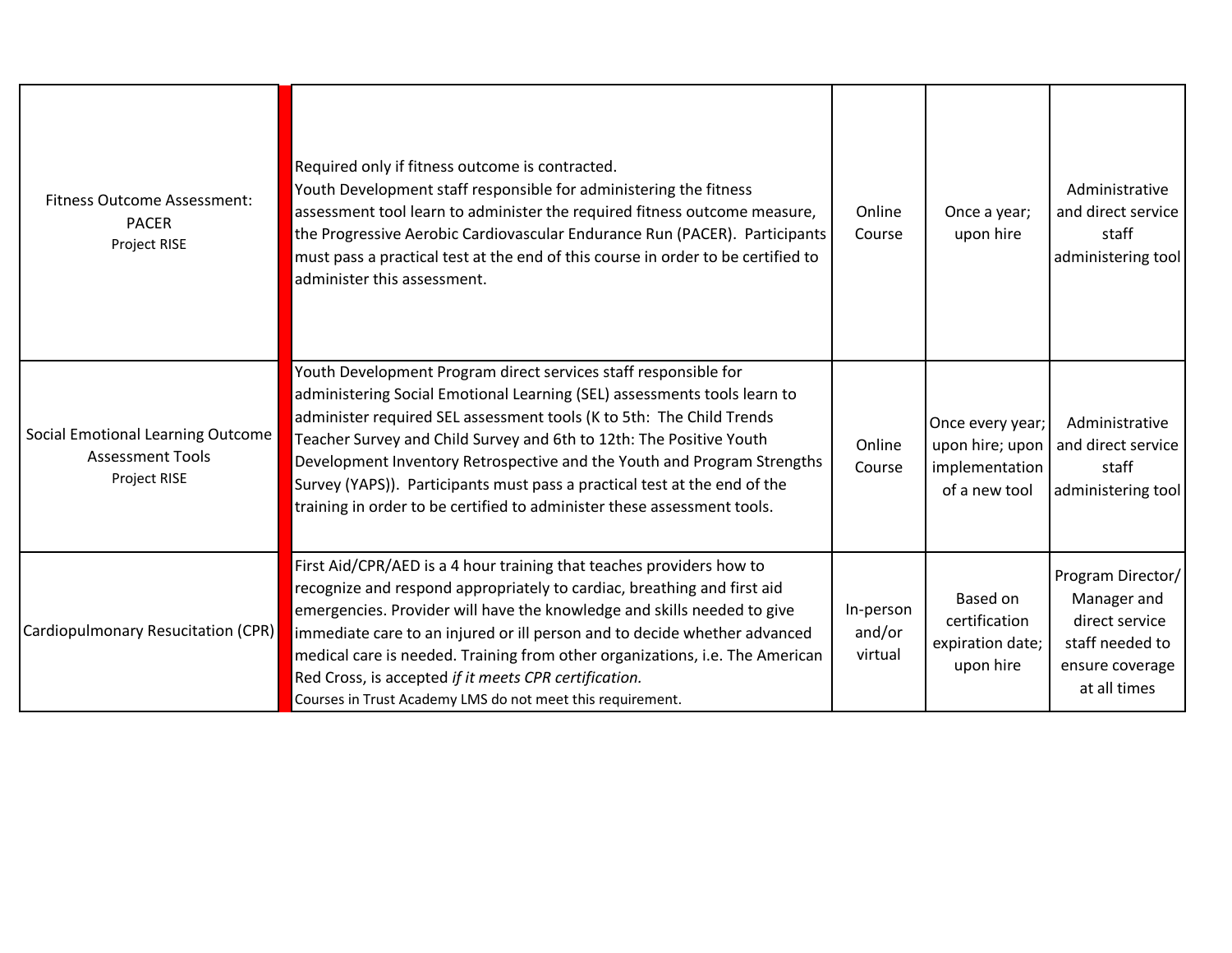| Identifying and Reporting Child<br>Abuse and Neglect     | 1-hour continuing education activity to learn ways to recognize various<br>forms of child abuse and neglect, reasons for and results of child abuse and<br>neglect, typical traits of abusive or neglectful parents, the caregiver's<br>responsibility in reporting it, and ways caregivers can help children who are<br>the victims of child abuse and neglect. Also learn specific strategies to<br>strengthen families and reduce the risk.<br>http://www.myflfamilies.com/service-programs/abuse-hotline/training                                                                                                                                                           | Online                                   | At least once<br>every 24<br>months; upon<br>hire | All staff                                                    |
|----------------------------------------------------------|---------------------------------------------------------------------------------------------------------------------------------------------------------------------------------------------------------------------------------------------------------------------------------------------------------------------------------------------------------------------------------------------------------------------------------------------------------------------------------------------------------------------------------------------------------------------------------------------------------------------------------------------------------------------------------|------------------------------------------|---------------------------------------------------|--------------------------------------------------------------|
| Mental Health First Aid (Adult)                          | The adult Mental Health First Aid course is appropriate for anyone 18 years<br>and older who wants to learn how to help a person who may be experiencing<br>a mental health related crisis or problem. Participants in a Mental Health<br>First Aid course discuss; signs and symptoms; risk factors and warning signs<br>of mental health problems; i information on depression, anxiety, trauma,<br>psychosis, and addiction disorders; a 5-step action plan to help someone<br>developing a mental health problem or in crisis; where to turn for help;<br>professional, peer, and self-help resources.                                                                      | In-person                                | At least once<br>every 24 months                  | Program Director/<br>Manager and all<br>direct service staff |
| <b>Customized Safety</b><br>Jackson Health - Injury Free | Customized Trainings targets prevention for young children or older children Live Training<br>and teens. Customized Safety Trainings are based on the provider's<br>interest/request and may last 1-2 hours per session.                                                                                                                                                                                                                                                                                                                                                                                                                                                        | (In-person/<br>Virtual)                  | At least once<br>every 24<br>months; upon<br>hire | Direct service staff                                         |
| Poison Safety<br>Jackson Health - Injury Free            | This training is a collaboration with the Florida Poison Control & Information<br>Center of South Florida to provide poison safety training via Zoom. This one<br>hour virtual training helps participants to create and maintain a "poison<br>safe" environment for children from toddlers to teens. More family<br>members being at home, living under stressful conditions potentially<br>increase the risk of accessing medications, cleaning materials, illicit<br>substances and toxic. This training has been updated to highlight hazards<br>individuals may not have thought prior to Covid-19 and prepare them to<br>effectively manage suspected poisonings at home. | Live Training<br>(In-person/<br>Virtual) | Once                                              | Program Director/<br>Manager and all<br>direct service staff |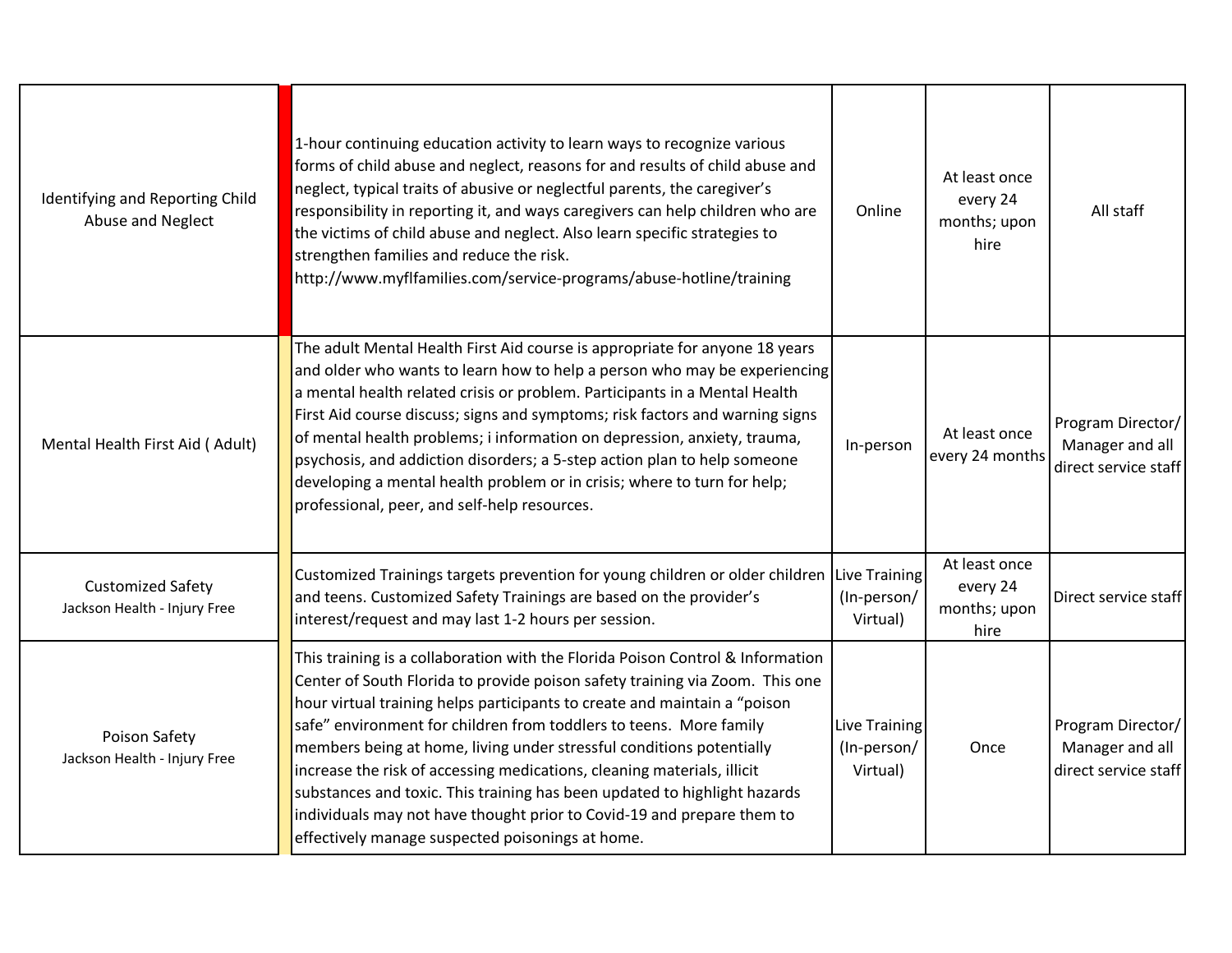| <b>Home Safety Training</b><br><b>Injury Free</b>                                                                                       | Parents/caregivers and service providers participate in a 45 to 60-minute<br>interactive guided training on home safety onboard the Injury Free Mobile<br>Unit. Topics covered include identification of the following risks and action<br>steps for prevention: poison, choking, suffocation, burns, strangulation, falls,<br>supervision, and gun violence                                                                                                                                                                                                                                                                                                                                                                                                                                    | Live Training<br>(In-person/<br>Virtual) | At least once<br>every 24<br>months; upon<br>hire | Direct service staff                                     |
|-----------------------------------------------------------------------------------------------------------------------------------------|-------------------------------------------------------------------------------------------------------------------------------------------------------------------------------------------------------------------------------------------------------------------------------------------------------------------------------------------------------------------------------------------------------------------------------------------------------------------------------------------------------------------------------------------------------------------------------------------------------------------------------------------------------------------------------------------------------------------------------------------------------------------------------------------------|------------------------------------------|---------------------------------------------------|----------------------------------------------------------|
| Passenger Safety Education Training<br>Injury Free                                                                                      | This two-hour training focuses primarily on restraint and passenger safety,<br>these trainings and materials are offered to community providers to increase<br>their capacity in passenger safety (appropriate use of car seats and booster<br>seats, safe transport of children in motor vehicles, the importance of a safe<br>ride for every moving vehicle, and how to implement new parent<br>awareness/safe pick up and drop off policies).                                                                                                                                                                                                                                                                                                                                                | Live Training<br>(In-person/<br>Virtual) | At least once<br>every 24<br>months; upon<br>hire | Direct service staff                                     |
| <b>Nutrition Education Training</b><br>Partner Agency: Florida Introduces<br>Physical Activity and Nutrition to Youth,<br>Inc (FLIPANY) | Workshops and cooking demonstrations based on evidence-based nutrition<br>information from United State Department of Agriculture (USDA) and<br>Cooking Matters in your Community Curriculum.<br>The workshops provide specific information about basic nutrition principles,<br>the importance of a good nutrition as well as information about a well balace<br>nutritius diet and appropriate portions. The workshops also provide<br>information about how to read and understand food labels, understanding<br>and identifying whole grain, the importance of reading the ingredient list,<br>and options for snacks.<br>Interactive healthy food demonstartion is provided during the workshops<br>that incorporate three (3) or more food groups based on the USDA current<br>standards. | In-person                                | At least once<br>every 24 months                  | Program Director/<br>Manager and<br>direct service staff |
| The Big 5: Questions and Tips to<br><b>Support Your Emotional Well-Being</b><br>During COVID-19<br><b>UM Team COACH</b>                 | Even during unprecedented times, taking steps to maintain or improve your<br>emotional health is easier and quicker than you might think. In this course,<br>you'll learn simple, actionable steps to building a more emotionally healthy<br>you. While we cover just two questions and three tips, making these tips a<br>habit will have a lasting impact on your physical and emotional well-being.<br>This course is appropriate for provider staff, supervisors, and agencies<br>working directly with children and families.                                                                                                                                                                                                                                                              | Online<br>Course                         | Once                                              | All staff                                                |